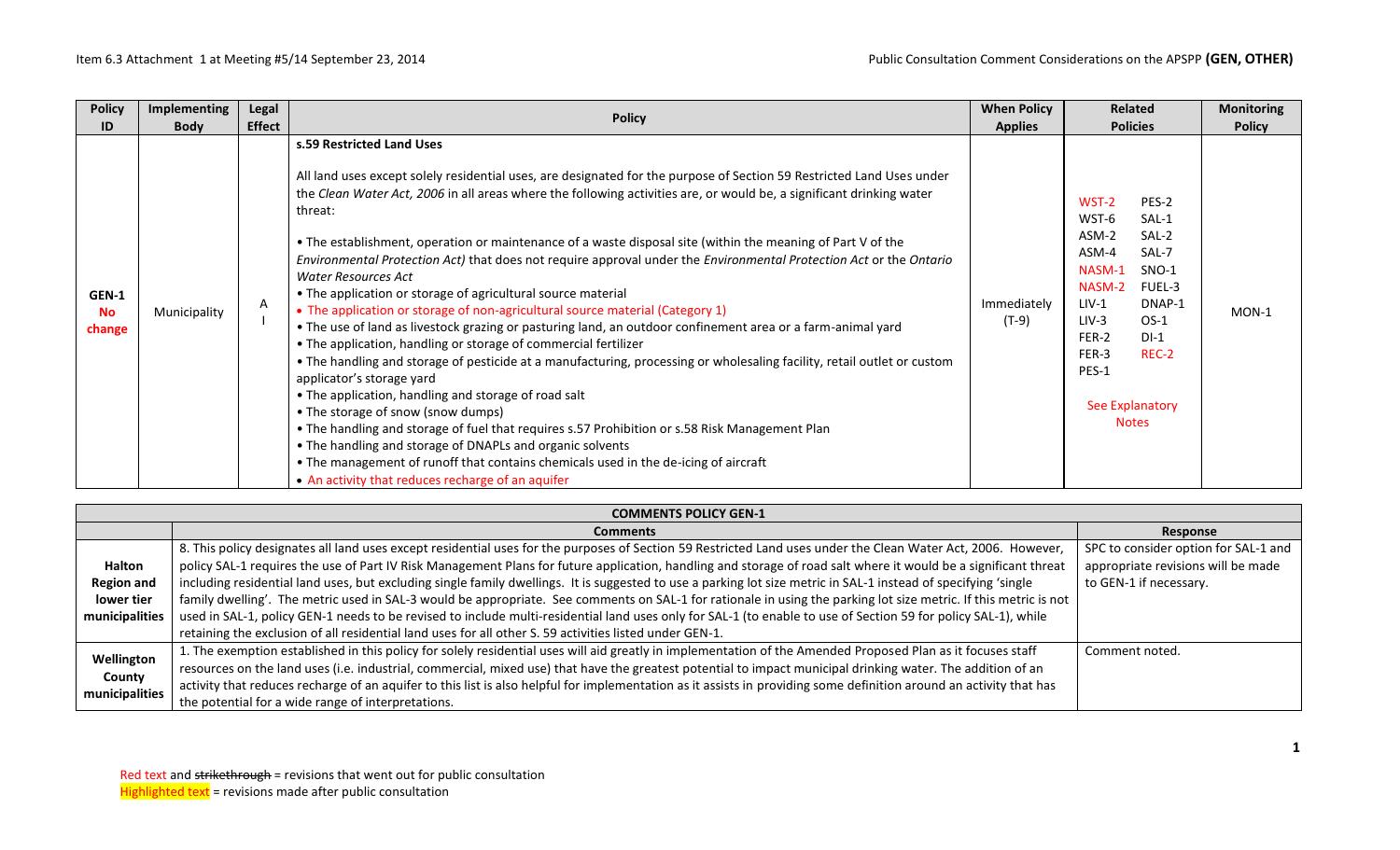| <b>Policy ID</b>             | Implementing<br><b>Body</b> | Legal<br><b>Effect</b> | <b>Policy</b>                                                                                                                                                                                                                                                                                                                                                                                                                                                                                                                                                                                                                                                                                                                              | <b>When Policy</b><br><b>Applies</b>                   | <b>Related</b><br><b>Policies</b>                                                               | <b>Monitoring</b><br><b>Policy</b> |
|------------------------------|-----------------------------|------------------------|--------------------------------------------------------------------------------------------------------------------------------------------------------------------------------------------------------------------------------------------------------------------------------------------------------------------------------------------------------------------------------------------------------------------------------------------------------------------------------------------------------------------------------------------------------------------------------------------------------------------------------------------------------------------------------------------------------------------------------------------|--------------------------------------------------------|-------------------------------------------------------------------------------------------------|------------------------------------|
| GEN-2<br><b>No</b><br>change | <b>MOECC</b>                |                        | Incentive<br>The Ministry of Environment and Climate Change should maintain and expand the Ontario Drinking Water<br>Stewardship Program and/or fund other relevant programs to enable local delivery to implement risk management<br>measures for the following activities where they are a significant drinking water threats:<br>a) Septic systems governed under the Building Code Act;<br>b) Application and storage of ASM;<br>c) Application, handling and storage of NASM;<br>d) Use of land as livestock grazing or pasturing land, an outdoor confinement area or farm-animal yard. O. Reg.<br>$385/08$ , s. 3;<br>e) Application, handling and storage of fertilizer; and<br>f) Application, handling and storage of pesticide. | Existing:<br>Consider<br>within<br>2 years<br>$(T-15)$ | SWG<br>ASM<br><b>NASM</b><br>LIV<br><b>FER</b><br><b>PES</b><br>See Explanatory<br><b>Notes</b> | $MON-4$                            |

|            | <b>COMMENTS POLICY GEN-2</b>                                                                                               |                                                            |  |  |  |  |  |  |
|------------|----------------------------------------------------------------------------------------------------------------------------|------------------------------------------------------------|--|--|--|--|--|--|
|            | <b>Comments</b>                                                                                                            | Response                                                   |  |  |  |  |  |  |
|            | CVC Staff encourages the CTC and MOE to include the following items to be eligible project within the incentives program:  | These suggestions will be included in the Explanatory      |  |  |  |  |  |  |
|            | a. handling and storage of fuel and water conservation measures on farm properties (such as irrigation equipment upgrades) | Document as they are too detailed to include in the policy |  |  |  |  |  |  |
| <b>CVC</b> | b. soil testing for ASM application rates as per ASM-1                                                                     | and may limit other projects from being considered.        |  |  |  |  |  |  |
|            | c. fencing to restrict livestock as per LIV-1                                                                              |                                                            |  |  |  |  |  |  |
|            | d. cost to install a covered fertilizer storage as per FER-2                                                               |                                                            |  |  |  |  |  |  |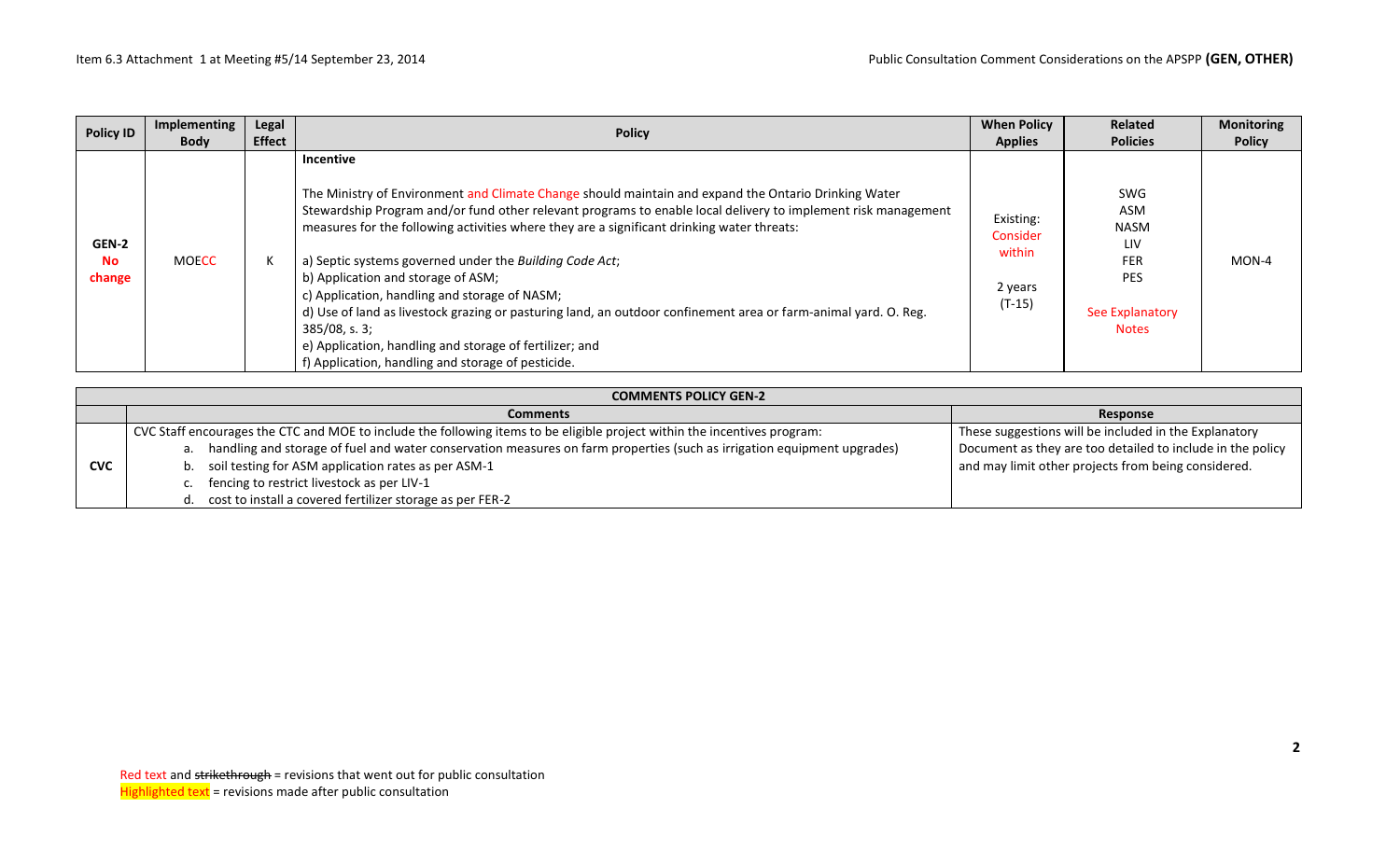| <b>Policy ID</b>             | Implementing<br><b>Body</b> | Legal<br><b>Effect</b> | <b>Policy</b>                                                                                                                                                                                                                                                                                                                                                                                                                                                                                                                                                                                                                                                                                                                                                                                                                                                                                                                                 | <b>When Policy</b><br><b>Applies</b>                   | <b>Related</b><br><b>Policies</b>                                                                      | <b>Monitoring</b><br><b>Policy</b> |
|------------------------------|-----------------------------|------------------------|-----------------------------------------------------------------------------------------------------------------------------------------------------------------------------------------------------------------------------------------------------------------------------------------------------------------------------------------------------------------------------------------------------------------------------------------------------------------------------------------------------------------------------------------------------------------------------------------------------------------------------------------------------------------------------------------------------------------------------------------------------------------------------------------------------------------------------------------------------------------------------------------------------------------------------------------------|--------------------------------------------------------|--------------------------------------------------------------------------------------------------------|------------------------------------|
| GEN-3<br><b>No</b><br>change | <b>MOECC</b>                |                        | <b>Specify Action</b><br>The Ministry of Environment and Climate Change is requested to continue its funding to municipalities and Source<br>Protection Authorities under source protection programs to continue local research into issues (nitrogen, pathogen,<br>sodium, chloride) to determine where the following activities are a contributing source of the contaminant in Issue<br><b>Contributing Areas:</b><br>a) Septic systems governed under the Building Code Act and the Ontario Water Resources Act;<br>b) Discharge of untreated stormwater from a stormwater retention pond;<br>c) Application and storage of ASM;<br>d) Application, handling and storage of NASM;<br>e) Use of land as livestock grazing or pasturing land, an outdoor confinement area or farm-animal yard. O. Reg.<br>$385/08$ , s. 3;<br>f) Application, handling and storage of fertilizer; and<br>g) Application, handling and storage of road salt. | Existing:<br>Consider<br>within<br>2 years<br>$(T-15)$ | <b>SWG</b><br>ASM<br><b>NASM</b><br><b>LIV</b><br><b>FER</b><br>SAL<br>See Explanatory<br><b>Notes</b> | MON-4                              |

| <b>COMMENTS POLICY GEN-3</b> |                                                                                                                                                                                |                 |  |  |  |  |
|------------------------------|--------------------------------------------------------------------------------------------------------------------------------------------------------------------------------|-----------------|--|--|--|--|
|                              | <b>Comments</b>                                                                                                                                                                | <b>Response</b> |  |  |  |  |
|                              | CVC Staff supports CTC SPA's request for funding sources which would support the Source Protection Authorities roll in Education and Outreach, Incentives and   Comment noted. |                 |  |  |  |  |
| <b>CVC</b>                   | Research. In addition, significant resources were applied to the development of the Tier 3 water budget models. It is essential that funding be made available to              |                 |  |  |  |  |
|                              | maintain the models so they remain current and valid and are utilized to support future decisions such as Permits to Take Water and/or land use planning decisions.            |                 |  |  |  |  |

| <b>Policy ID</b>             | Implementing<br><b>Body</b> | Legal<br><b>Effect</b> | <b>Policy</b>                                                                                                                                                                                                                                                                                                        | <b>When Policy</b><br><b>Applies</b>                    | <b>Related</b><br><b>Policies</b>                                             | <b>Monitoring</b><br><b>Policy</b> |
|------------------------------|-----------------------------|------------------------|----------------------------------------------------------------------------------------------------------------------------------------------------------------------------------------------------------------------------------------------------------------------------------------------------------------------|---------------------------------------------------------|-------------------------------------------------------------------------------|------------------------------------|
| GEN-4<br><b>No</b><br>change | Municipality                |                        | <b>Specify Action</b><br>Where municipal groundwater monitoring shows increasing or decreasing trends and/or exceeds Ontario Drinking<br>Water Standards, the municipality shall investigate and share the information with the RMO, MOE, OMAFRA (for<br>nitrates or pathogens) and the Source Protection Authority. | <b>Existing &amp;</b><br>Future:<br>2 years<br>$(T-12)$ | All Nitrate and<br>Pathogen ICA<br>Threats<br>See Explanatory<br><b>Notes</b> | MON-1                              |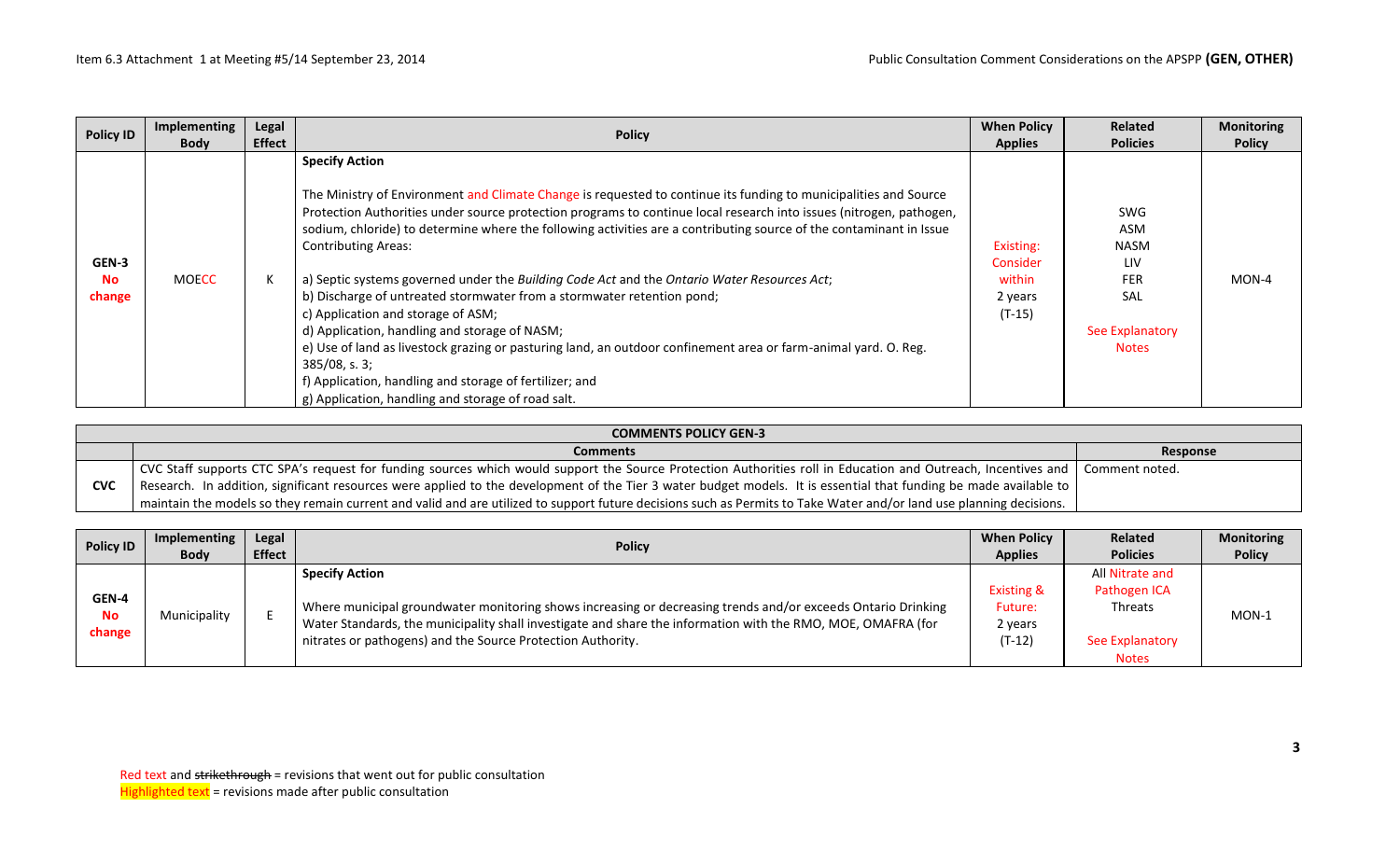| <b>Policy ID</b>                                 | <b>Implementing</b><br><b>Body</b> | Legal<br><b>Effect</b> | <b>Policy</b>                                                                                                                                                                                                                                                                                                                                                                                                                                                                                                                                                                                       | <b>When Policy</b><br><b>Applies</b> | <b>Related</b><br><b>Policies</b>                                                                                                                                                                                                                                                   | <b>Monitoring</b><br><b>Policy</b> |
|--------------------------------------------------|------------------------------------|------------------------|-----------------------------------------------------------------------------------------------------------------------------------------------------------------------------------------------------------------------------------------------------------------------------------------------------------------------------------------------------------------------------------------------------------------------------------------------------------------------------------------------------------------------------------------------------------------------------------------------------|--------------------------------------|-------------------------------------------------------------------------------------------------------------------------------------------------------------------------------------------------------------------------------------------------------------------------------------|------------------------------------|
| GEN-5<br><b>SPC to</b><br>review                 | Provincial<br>Ministry             | K                      | <b>Specify Action</b><br>Where an activity that is, or would be, a significant drinking water threat requires approval using a Prescribed<br>Instrument, the regulatory authority shall undertake compliance/verification inspection to confirm that any new or<br>amended conditions of approval are, or have been, implemented by the facility owner within 3 years of the date of<br>the new or amended approval to ensure that the activity ceases to be, or does not become, a significant drinking<br>water threat. Ongoing inspections should be conducted at no less than 5 year intervals. | See Policy                           | $WST-1$<br>NASM-2<br>WST-4<br>$LIV-2$<br>SWG-8<br>$LIV-4$<br><b>SWG-11</b><br>FER-1<br><b>SWG-13</b><br>FER-4<br><b>SWG-15</b><br>FUEL-1<br><b>SWG-17</b><br><b>FUEL-2</b><br>LO-SEW-1<br>ASM-1<br>LO-SEW-2<br>ASM-3<br>ASM-5<br>DEM-1<br>NASM-1<br>See Explanatory<br><b>Notes</b> | MON-4                              |
| <b>NEW</b><br>GEN-8<br><b>SPC to</b><br>consider | Municipality                       | F.                     | <b>Specify Action</b><br>Where an activity requires a Risk Management Plan, the municipality shall ensure through their authority that the<br>RMO and RMI responsible for enforcement will establish a priority for how inspections will be conducted to ensure<br>that the activity ceases to be, or does not become, a significant drinking water threat. Ongoing inspections should<br>be conducted at no less than 5 year intervals or on a basis deemed appropriate by the RMO and RMI.                                                                                                        | $T-6$<br>$T-7$                       | WST-2<br>PES-2<br>WST-6<br>SAL-1<br>ASM-2<br>SAL-2<br>ASM-4<br>SAL-7<br>NASM-1<br>SNO-1<br>NASM-2 FUEL-3<br>$LIV-1$<br>DNAP-1<br>$OS-1$<br>$LIV-3$<br>FER-2<br>$DI-1$<br>FER-3<br>REC-2<br>PES-1                                                                                    | $MON-1$                            |

|                   | <b>COMMENTS POLICY GEN-5</b>                                                                                                                                          |                            |  |  |  |  |
|-------------------|-----------------------------------------------------------------------------------------------------------------------------------------------------------------------|----------------------------|--|--|--|--|
|                   | <b>Comments</b>                                                                                                                                                       | Response                   |  |  |  |  |
| Halton            | 9. With regard to "Ongoing inspection" conditions listed in prescribed instruments as a measure to address significant drinking water threat activities, Halton staff | SPC to review.             |  |  |  |  |
| <b>Region and</b> | believe the time frame for carrying out inspections should not be restricted to less than 5 years. Rather, the criteria for inspection should be based on the asset   |                            |  |  |  |  |
| lower tier        | material type, age, condition and risk (standard asset management business practice, i.e. PACP/ CSA PLUS 4012) as opposed to a generic frequency of 5 years. For      |                            |  |  |  |  |
| municipalities    | example, there would be no appreciable benefit to require an inspection of sanitary sewer that was newly constructed five years ago, given that the expected service  |                            |  |  |  |  |
|                   | asset life would be 80 to 100 years. As well, inspection practices at this frequency would not constitute effective use of staff resources and public tax money.      |                            |  |  |  |  |
| Wellington        | 2. It is noted that the provincial regulatory authorities responsible for PIs are requested (have regard for) to confirm implementation of PI conditions within three | Comment noted. In the      |  |  |  |  |
| County            | years and conduct follow-up inspections within five years. GEN-5 is subject to monitoring policy MON-4, it would be useful if the provincial regulatory authority     | report received for MON-4  |  |  |  |  |
| municipalities    | provided a list of the inspections completed including date of inspection, address, municipality and PI reference number in the report provided under MON-4 to the    | policies we would like the |  |  |  |  |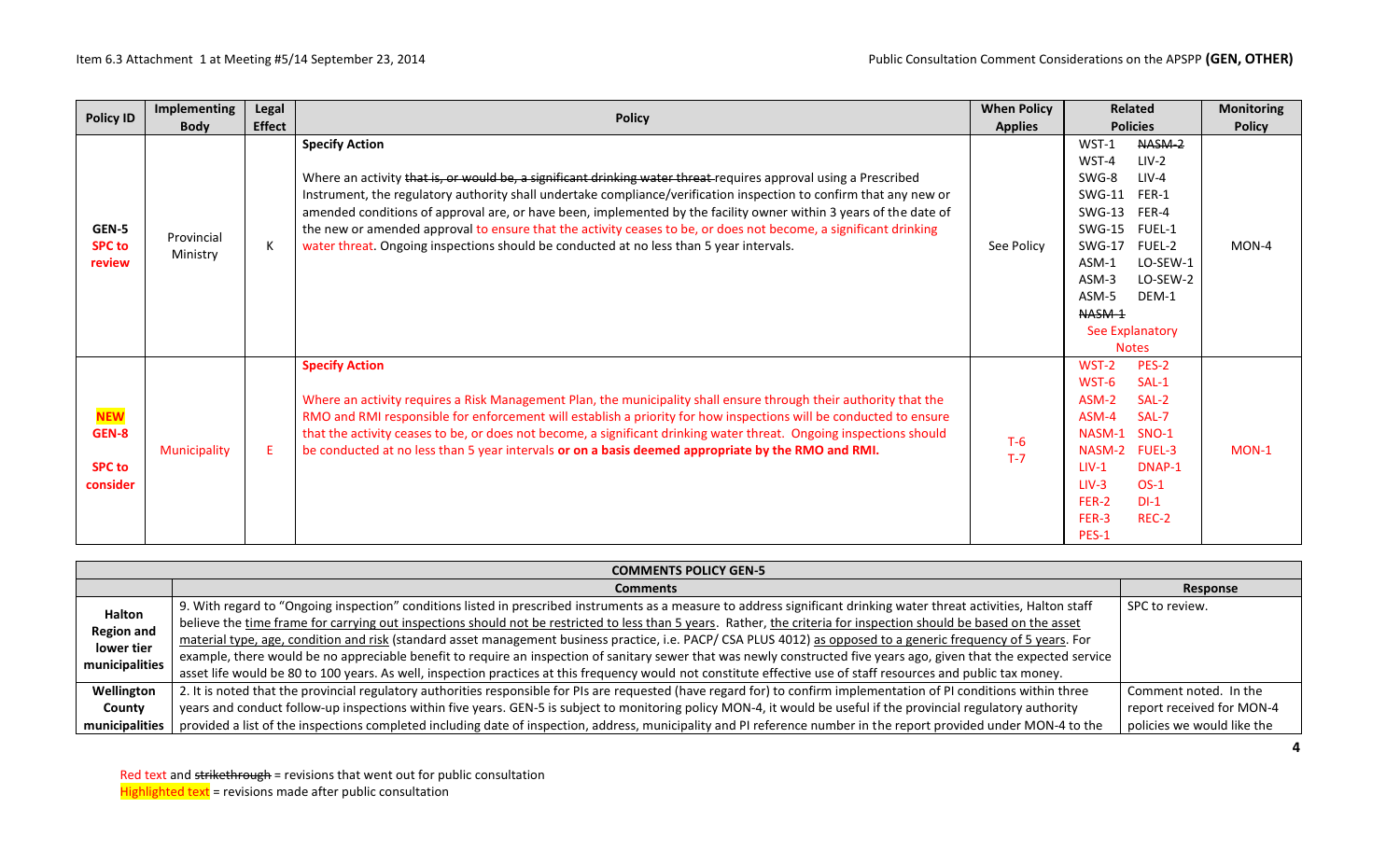| lead SPA. This list could be provided as an appendix to the report, allowing the lead SPA to forward this list to the RMOs for information. This information, provided              | information to be useful for   |
|-------------------------------------------------------------------------------------------------------------------------------------------------------------------------------------|--------------------------------|
| in the winter of every year, would be useful to inform RMOs on recent inspections in their municipalities and assist in work planning for RMP inspections. Similarly, a $\parallel$ | I the RMO as well. Will        |
| I list of municipal inspections could be provided through the lead SPA to the provincial regulatory authorities (see comment under MON-2).                                          | include details in Explanatory |
|                                                                                                                                                                                     | Document.                      |

| <b>Policy ID</b>             | Legal<br>Implementing | <b>Policy</b> | <b>When Policy</b>                                                                                                                                                                                                                                                              | <b>Related</b>                                                                |                                                                                        | <b>Monitoring</b>                            |               |
|------------------------------|-----------------------|---------------|---------------------------------------------------------------------------------------------------------------------------------------------------------------------------------------------------------------------------------------------------------------------------------|-------------------------------------------------------------------------------|----------------------------------------------------------------------------------------|----------------------------------------------|---------------|
|                              | <b>Body</b>           | <b>Effect</b> |                                                                                                                                                                                                                                                                                 | <b>Applies</b>                                                                | <b>Policies</b>                                                                        |                                              | <b>Policy</b> |
| GEN-6<br><b>No</b><br>change | Municipality          |               | <b>Specify Action</b><br>Where education and outreach materials are prepared and delivered to significant drinking water threats areas, the<br>municipality is encouraged to deliver those materials to affected properties and businesses in moderate and low<br>threat areas. | <b>Existing &amp;</b><br>Future:<br>Consider<br>within<br>2 years<br>$(T-15)$ | SWG-2<br>SWG-7<br>NASM-5<br>FER-6<br>PES-3<br>SAL-8<br>See Explanatory<br><b>Notes</b> | FUEL-4<br>DNAP-2<br>$OS-2$<br>DEM-5<br>REC-3 | $MON-1$       |

| <b>Policy ID</b> | Implementing        | Legal         | <b>Policy</b>                                                                                                 | <b>When Policy</b> | Related         | <b>Monitoring</b> |
|------------------|---------------------|---------------|---------------------------------------------------------------------------------------------------------------|--------------------|-----------------|-------------------|
|                  | <b>Body</b>         | <b>Effect</b> |                                                                                                               | <b>Applies</b>     | <b>Policies</b> | <b>Policy</b>     |
| <b>NEW</b>       |                     |               | <b>Incentive</b>                                                                                              | Existing:          |                 |                   |
| GEN-7            |                     |               |                                                                                                               | Consider           |                 |                   |
|                  | <b>Municipality</b> |               | Where an activity is a significant drinking water threat, the municipality shall consider providing incentive | within             | All threats     | MON-1             |
| <b>SPC to</b>    |                     |               | programs to encourage actions to reduce the risks to source water.                                            | 2 years            |                 |                   |
| consider         |                     |               |                                                                                                               | $(T-15)$           |                 |                   |

| <b>COMMENTS POLICY NEW GEN-7 (from PES-4 comments)</b> |                                                                                                                                                                         |                 |  |  |  |  |  |
|--------------------------------------------------------|-------------------------------------------------------------------------------------------------------------------------------------------------------------------------|-----------------|--|--|--|--|--|
|                                                        | <b>Comments</b>                                                                                                                                                         | <b>Response</b> |  |  |  |  |  |
| <b>CVC</b>                                             | CVC Staff encourages the SPC to include an incentive policy similar to PES-4 within the ASM, NASM, LIV, FER,   SPC to discuss NEW GEN-7 and potential removal of PES-4. |                 |  |  |  |  |  |
|                                                        | SWG and FUEL.                                                                                                                                                           |                 |  |  |  |  |  |